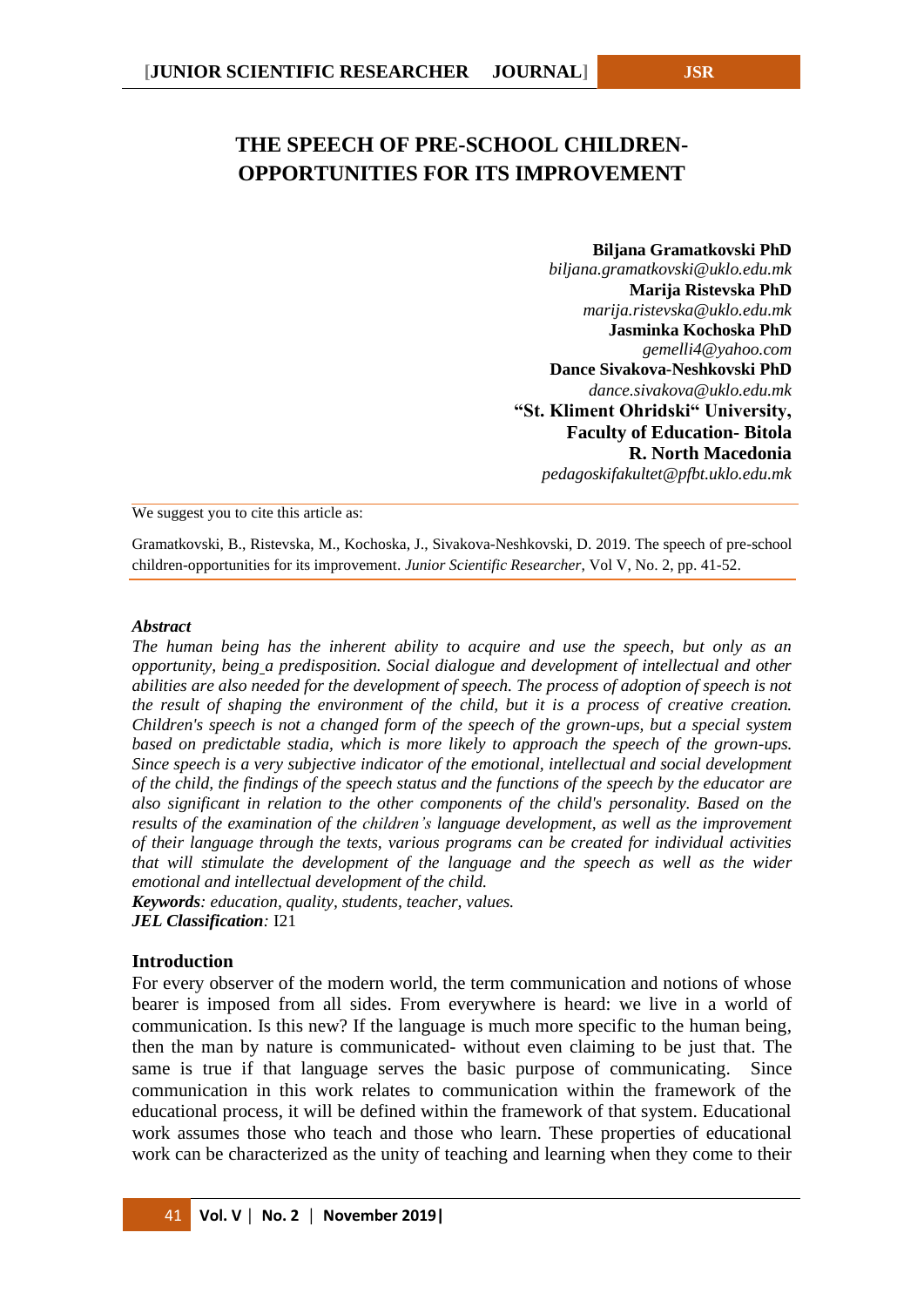mutual interconnection and conditioning. This interaction is accomplished as interaction and communication. The fact that humanity, as micro-relationship is the fundamental unit in which the educational process takes place. The education is achieved through human communication and the goal is the development of the human being. Education is such communication in which a close interaction is realized, education is a form of human communication. Communication is paramount in education. Whether its sense, communication is needed to make sure our children are successful. The term can also be considered something that doesn't always happen. Sometimes is a lack of time, a lack of resources, a lack of knowing how to get the point across or a language barrier. (Andrade 2015) Therefore, due to the foregoing, it can be concluded that the problem of communication is unusually significant for educational work and the education in general. The success of both, as a whole, depends on the success on communication.

In order to confirm the above statement, the definition should be given for the speech behavior. Speech is a form of learned man's behavior that serves man, first, as a means of personal expression and secondly as a means for human intercourse. It is an important factor in the development of personality and in its socialization. It is also the natural function of the normal child when it will achieve the necessary level of experiential and organic maturity. It follows that linguistic skill is a learned reaction that is conditioned by the psychic and physical properties of the organism.

There are differences in the children's language development when they come to the pre-school, whereby they are expected to participate actively in speech, to cooperate in, to conclude and what is most important, to give verbal answers according to the norms that the educator determines. Coming to a kindergarten, the child must understand and learn "what he learns, how to say things and to work", as what the educator expects from the answers and his work. This task in the kindergarten will be better respond by a child with an enhanced speech.

The children should learn how to interpret the teacher's speech. Many ramps are waiting, starting from wrongly heard to misunderstood words at the significant level, or in general, the unread words, spoken by the educator.

From this we can see the importance of children's speech, how much important is the role of the educator in the creative dialogue, which can be accomplished with communication and interaction educator - child, and vice versa, the child will become a creator.

The aim of this paper is to investigate the interactive communication between the educator and the children in pre-school education, more precisely, by using expressive texts, to eliminate some shortcomings in the pre-school children's speech, as part of the educational work on mother tongue.

#### **The subject of the research**

#### **Expressive speech and expressive reading**

The expressive speech is the speech of the interlocutor, in which he understands the content of the speech, emotionally experiences the speech, artistically expresses the basic components of the expressive speech, briskly and unobtrusively affects listeners.

Expressive speech plays an essential role in the development of intellectual and aesthetic abilities in children. In that context are the next important tasks of the express speech:

• to correlate with expressive recitation and drawing, dramatic and scenic expression;

• to stimulate the natural intonation, the measured pace and the volume of the voice;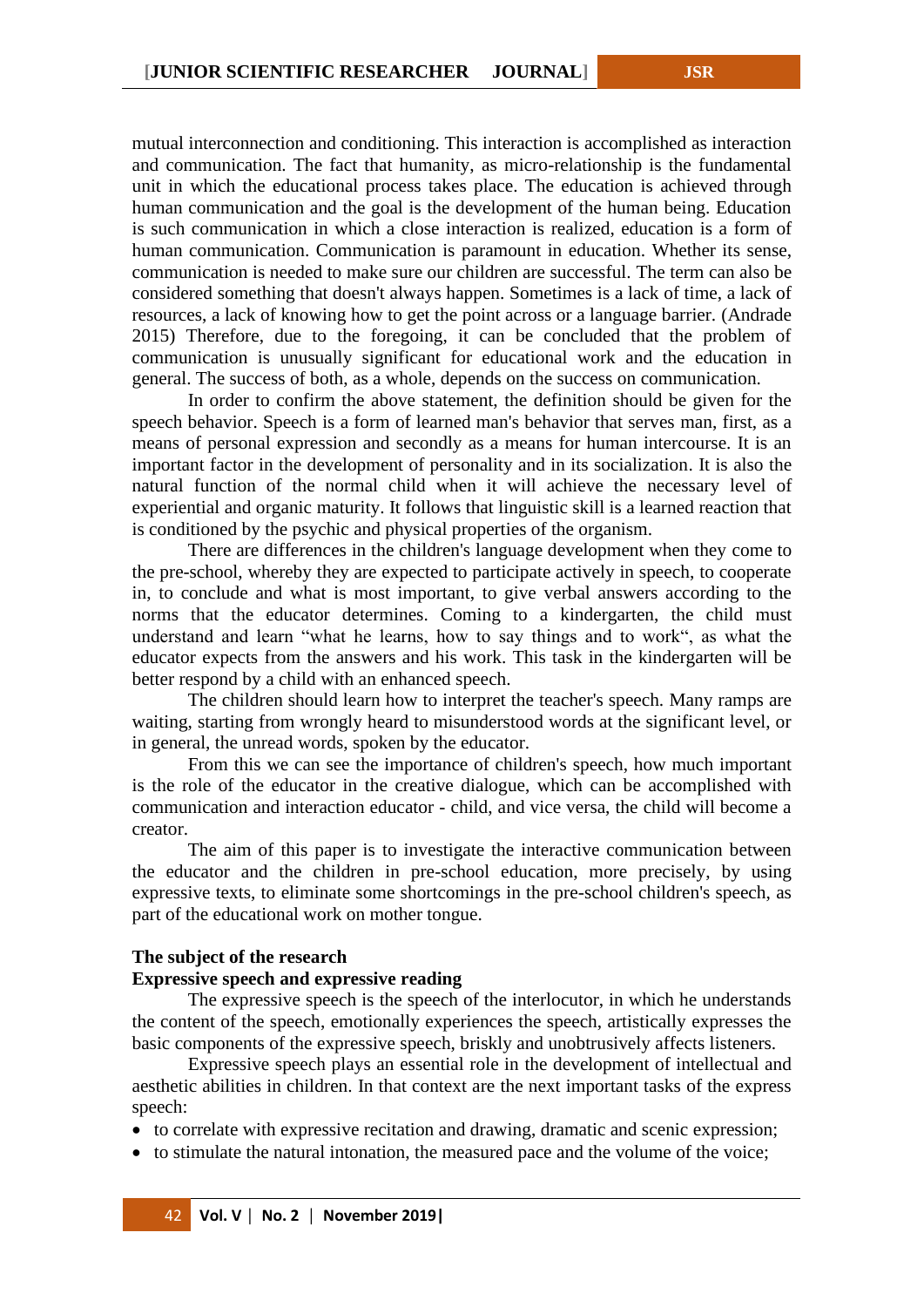- precise accentuation of the words according to the accent in the Macedonian language;
- training for self-expressive expression of prose and versatile verses.

The expressive speech is incorporated in all areas and components of speech culture. This is the primary goal of the mother tongue educational area and should be nurtured in all the teaching subjects.

Reading can be treated as a skill and as an ability. The skill is concerned with the data reception, that is, the visual side of that activity that is related to the speed of reading. However, an integral part of the reading is the interpretation of it, which can not be put to the level of skill. Namely, rapid reading can be overcome by many students. But not all of them can understand the message at such high speed, to interpret them, to record the relationships, make the conclusions, take a position, etc. Rapid reading increases reading comprehension. It also has a snowball effect on the size of the vocabulary and general knowledge, which increases the reading speed. Rapid reading requires sustained and forceful concentration. (Richard Sutz 2009) This interpretation of the data could be named as ability. The reading should be treated both in skills and in ability.

Reading comes down to a process in which the written text should be translated into a sound language and hence to the thought of which it refers. With other words, reading is a communication process in which the text is the transmitter of messages, and the reader receives those messages. According to the author Leipzig (2001), reading is a multifaceted process involving word recognition, comprehension, fluency and motivation. It requires:

- identify the words in print- a process called word recognition
- construct an understanding from them- a process called comprehension
- coordinate identifying words and making meaning so that reading is automatic and accurate- an achievement called fluency. (Leipzig, 2001)

To acquire a culture of reading requires a long time, which is a result of the constant development of reading habits. It is an unfinished process that starts from the pre-school age and lasts until the end of life. And besides the existence of other means of information and communication of the modern man, he still needs a solid and a versatile reading culture.

The expressive or aesthetic, beautiful, artistic, interpretative reading is the highest rope of the loud reading of the literary- artistic text (the loud reading is a process in which the graphic symbols are transformed into acoustic symbols- voices). Expressive reading also entering into the most hidden secrets of the text, the soul of the author is revealed, the most subtle threads of the structure of the art text are revealed, his feelings. Interpretive reading is the effective communication of thoughts and/or feelings of an author to the listener. The reader should draw meaning from the selection to share with the audience. All the skills of reading aloud, including vocal flexibility, clear articulation, correct pronunciation, as well as the use of pause and rate variation, can be used in interpretive reading (Nordick, 2010). If the text is read correctly, expressively, it will be emotionally understood, i.e. both the reader and the attendant will experience emotional enjoyment. In order to be the most expressive reader, one needs to understand the crucial connection between expression, meaning and sentence structure (Peha, 2003). Expressive reading is the most complex form of reading and is based on the logical and correct reading, respectively reading can not be expressive if it is not correct and if its content is not understood, in contrast to the correct and logical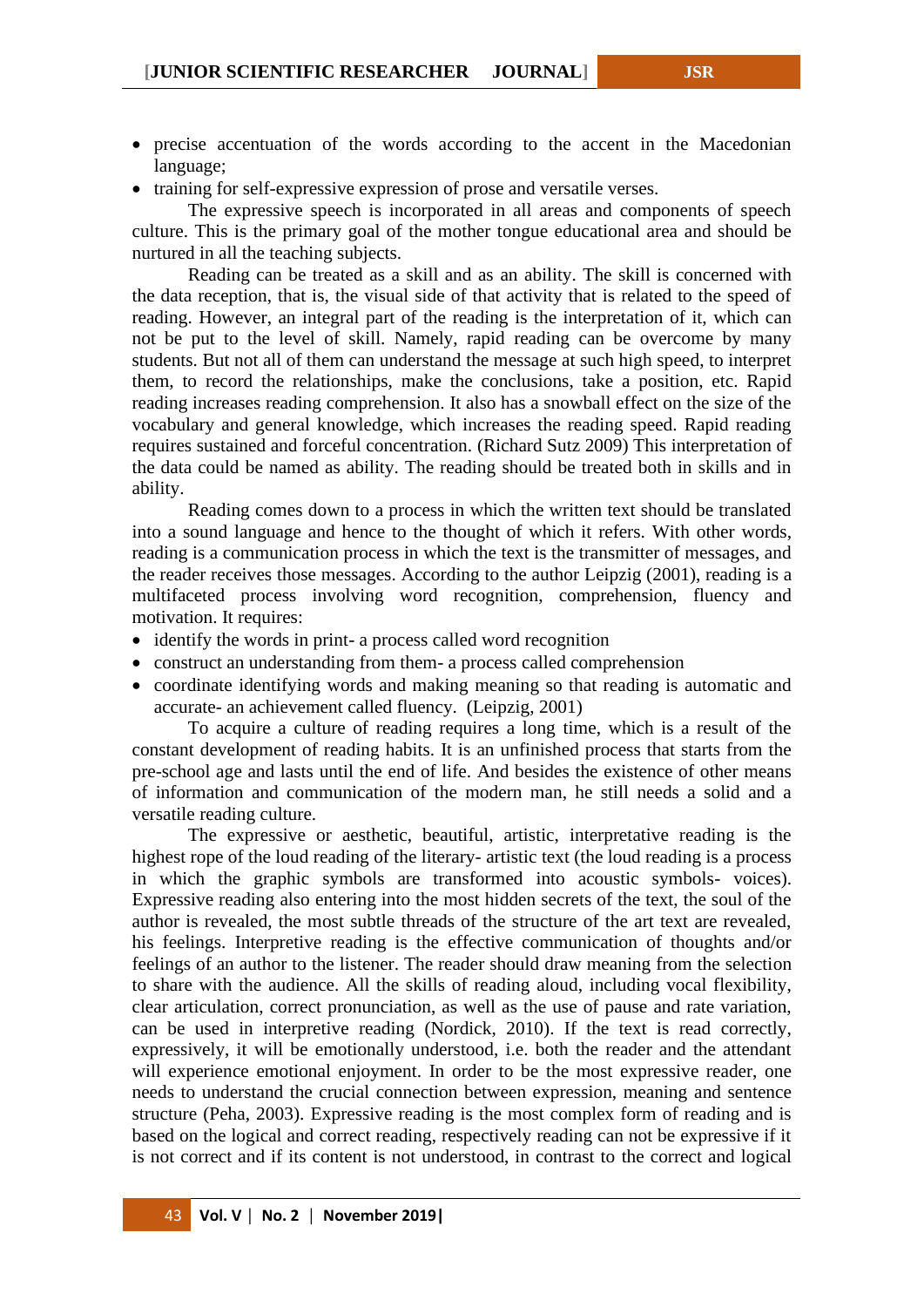reading, the expression is emotional. All this is impossible without proper application of the voice components of the expressive reading that are already apparent, but also the non-genuine components that include: mimics, gestures and movements, poses.

Artistic (expressive) text is a literary creation in which the author elaborates a certain problem of the world and life, but through the prism of his intellectual, emotional and ideological determination. Expressive text refers to written language forms such as narrative, poetry and metaphor that can be used as tools to vividly represent the meaning and feeling conveyed in an experience. The expressive text-based approach provides a textual link between experience and its expression. (Wijesinghe 2012) This formation is the result of the author's productive fantasy and his creative thinking.

Correction of certain shortcomings in the pre-school children's speech is done by using expressly read texts, which are sufficient motivation for proper speech and excuse by children.

Reading for children is a special satisfaction, if an appropriate situation and atmosphere are created for his listening, that will stimulate children's imagination and will encourage them to listen carefully. To use explicit reading, the most important are: the correct choice of text, how it is read, and the preparation of the educator and the children.

The artistic (expressive) text will impress children's intellect and emotions and will have an educative effect only if it is read completely, not partly or fragmentary. In order to cause thoughtful curiosity and emotional astonishment among children, the educator will endeavour as clearly as possible, more explicit and interpretively to read the text, avoiding any unnaturalness in the intonation, diction and accent.

The text should not be read immediately after the announcement of its processing. However, the educator with his calm attitude should create a pleasant atmosphere and expectation. That atmosphere should engage children mindfully and emotionally for adequate experience of the values of the express text.

R. Dimitrievič recounted that art reading is the best preface and the best summary for each analysis and introduction. The interpretation of artistic texts, as well as their processing, is a complex and delicate task for the educator because the literary works offer broad interpretation possibilities, but do not allow for superficial approach and improvisation.

The literary work is multilayer and that's why different methodologies are applied in his interpretation. With the help of the expressive texts, some shortcomings in the speech of the children of the appropriate pre-school groups can be eliminated. If the children do not have the proper speech technique, i.e., incorrect breathing, vague pronunciation, incorrect diction [\(style](https://literarydevices.net/style/) of speaking or writing, determined by the choice of words by a [speaker](https://literarydevices.net/speaker/) or a writer) (Devices n.d.), irregular pace, lack of logical related speech, improper use of newly created words, etc. we can conclude that there are deficiencies in the pronunciation.

#### **Methodology of the research**

In order to improve the quality of children's speech expression, a study was carried out which concerned the model for overcoming the shortcomings in the child's express expression in pre-school institutions. With this research, we believe that we will reach the attitudes that will be applicable in the educational practice. So, their application will be the improvement in the children's speech through the application and development of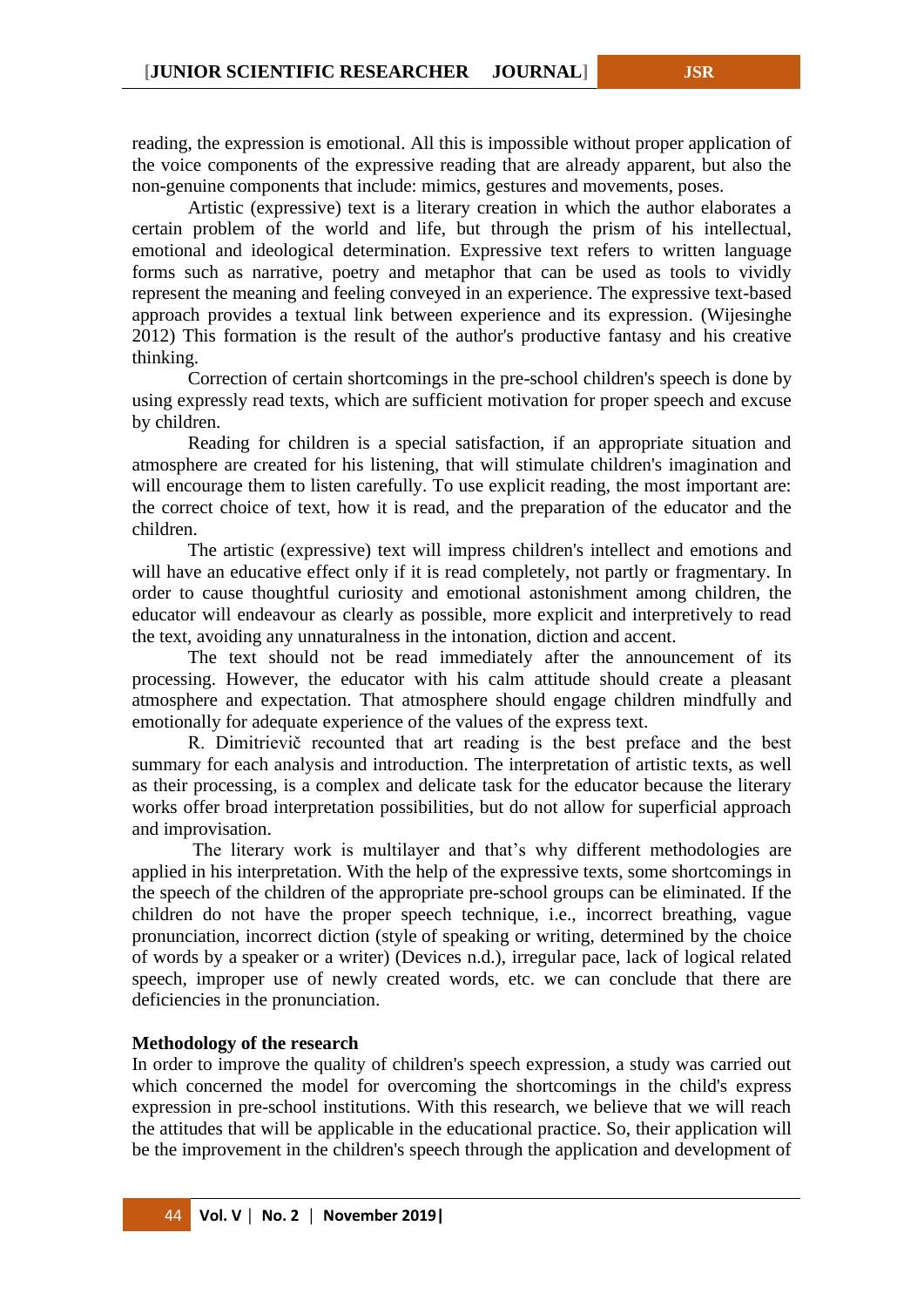a model for the promotion of expressive reading. We used procedures and instruments that did not disturb the normal course of educational work. Before the survey, the following tasks were set:

- To examine what types of expressive texts are used by the educators.
- To examine the adequacy of the expressive texts for children's age, intellectual abilities, the actuality of the topic, etc.
- To find out what kind of improvement occurs in children's speech through the use of texts for expressive reading by educators.

This research was an action research since, despite the statement of the current situation, an action was taken to improve the situation and overcome the problem. This research was made to answer a specific practical problem that is real and should be overcome or reduced with the anticipated actions. Starting from the foregoing, the general hypothesis, specific and individual hypotheses were set.

# **General hypothesis**

The model of promotion of expressive reading positively influences the overcoming of shortcomings in the children's speech expression in pre-school institutions.

## **Specific hypotheses**

- 1. The model of promotion of expressive reading of texts influences the expression of texts reading in the realization of targeted activity in mother language in pre-school institutions.
- 2. The model for the promotion of expressive reading of texts influences the interest of educators and parents in finding, creating and using texts for expressive reading.
- 3. The model of promotion of expressive reading of texts influences children's interest in listening, speaking and dramatising expressive texts in pre-school institutions and homes.
- 4. The model of promotion of expressive reading of texts influences the improvement of the spoken expression of the educators and the children of the appropriate preschool groups.

# **Individual hypotheses**

- 1. The creation and distribution of audio material with expressive read texts of the educators and parents increase the representation of the expressive reading of texts in the realization of the targeted activity in mother language in pre-school institutions.
- 2. The creation and distribution of audio material with expressive read texts of educators and parents increase the interest of educators and parents in finding, creating and using texts for expressive reading.
- 3. The realization of training for educators for the application of expressive reading of various types of texts increases the time for representation of the expressive texts reading in the realization of the targeted activity in the mother tongue.
- 4. The realization of training for educators for the application of expressive reading of various types of texts increases the interest of the educators to find, create and use the texts for expressive reading.
- 5. The realization of training for educators for the application of expressive reading of various types of texts improves their vocal expression.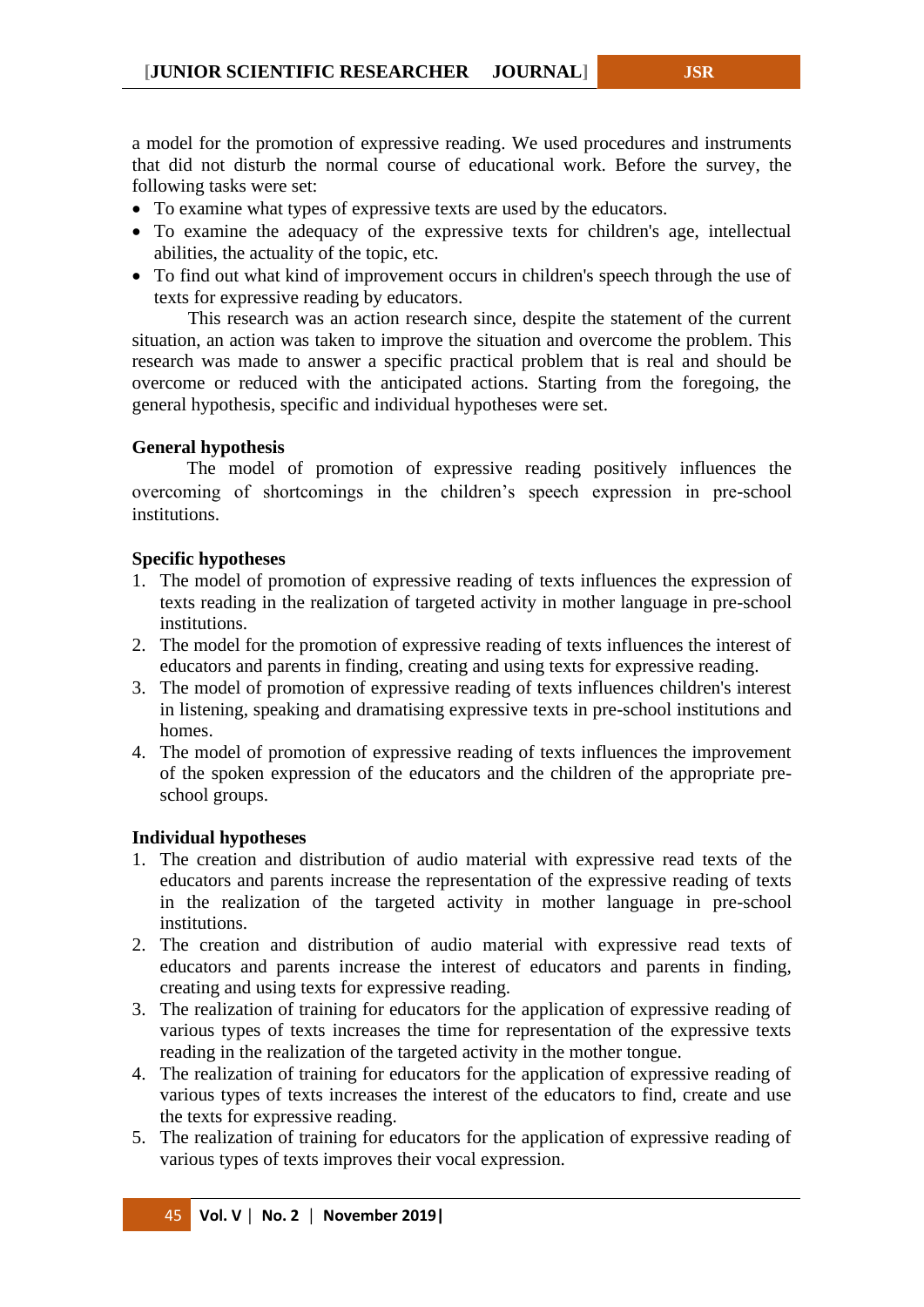- 6. Realization of training for analysis of own and child expression increases the representation of the express reading of texts in the implementation of the targeted activity in the mother tongue.
- 7. Realization of training for analysis of own and child expression increases the interest of the educators to find, create and use the texts for expressive reading.
- 8. The introduction of active listening to texts at the beginning of the focused activity in the mother tongue increases the interest of the educators in finding, creating and using texts for expressive reading.
- 9. The introduction of active listening to texts at the beginning of the focused activity in the mother tongue increases the representation of the expressive reading of texts in the implementation of the targeted activity in the mother tongue.
- 10. The introduction of active listening to texts at the beginning of the focused activity in the mother tongue increases the interest of children for listening, speaking, dramatizing expressive texts in pre-school institutions and homes.
- 11. The introduction of active listening to texts at the beginning of the focused activity in the mother tongue improves the speech expression of the children in the preschool institutions.

## **Course of the research**

During the research, five steps were considered:

**Step 1:** Determination of the obstacles in the children's speech expression in the program area of the mother tongue

**Step 2:** Identification of the problem that is being dealt with

**Step 3:** Planning and dimensioning of actions (interventions) to overcome the problem.

**Step 4:** Implementation of actions and monitoring

**Step 5:** A cyclical evaluation of the changes from the introduced actions.

| <b>Time</b>                       | <b>First</b><br>Second<br>Week<br>week |  | <b>Third</b><br>week |  | Fourth<br>week |  | Fifth<br>week |  |  |  |  |
|-----------------------------------|----------------------------------------|--|----------------------|--|----------------|--|---------------|--|--|--|--|
| <b>Actions</b>                    |                                        |  |                      |  |                |  |               |  |  |  |  |
| 1. Determination of the obstacles |                                        |  |                      |  |                |  |               |  |  |  |  |
| in the spoken expression of the   |                                        |  |                      |  |                |  |               |  |  |  |  |
| children in the programming area  |                                        |  |                      |  |                |  |               |  |  |  |  |
| of the mother tongue.             |                                        |  |                      |  |                |  |               |  |  |  |  |
| 2. Identification of the problem  |                                        |  |                      |  |                |  |               |  |  |  |  |
| that is being dealt with          |                                        |  |                      |  |                |  |               |  |  |  |  |
| 3. Planning and dimensioning of   |                                        |  |                      |  |                |  |               |  |  |  |  |
| actions (interventions) to        |                                        |  |                      |  |                |  |               |  |  |  |  |
| overcome the problem.             |                                        |  |                      |  |                |  |               |  |  |  |  |
| 4. Implementation of actions and  |                                        |  |                      |  |                |  |               |  |  |  |  |
| monitoring                        |                                        |  |                      |  |                |  |               |  |  |  |  |
| 5. A cyclical evaluation of the   |                                        |  |                      |  |                |  |               |  |  |  |  |
| changes from the introduced       |                                        |  |                      |  |                |  |               |  |  |  |  |
| actions.                          |                                        |  |                      |  |                |  |               |  |  |  |  |

**Table No.1.** *The course of implementation of the actions in the first cycle*

*Source: Developed by authors based on the research in February/March 2018*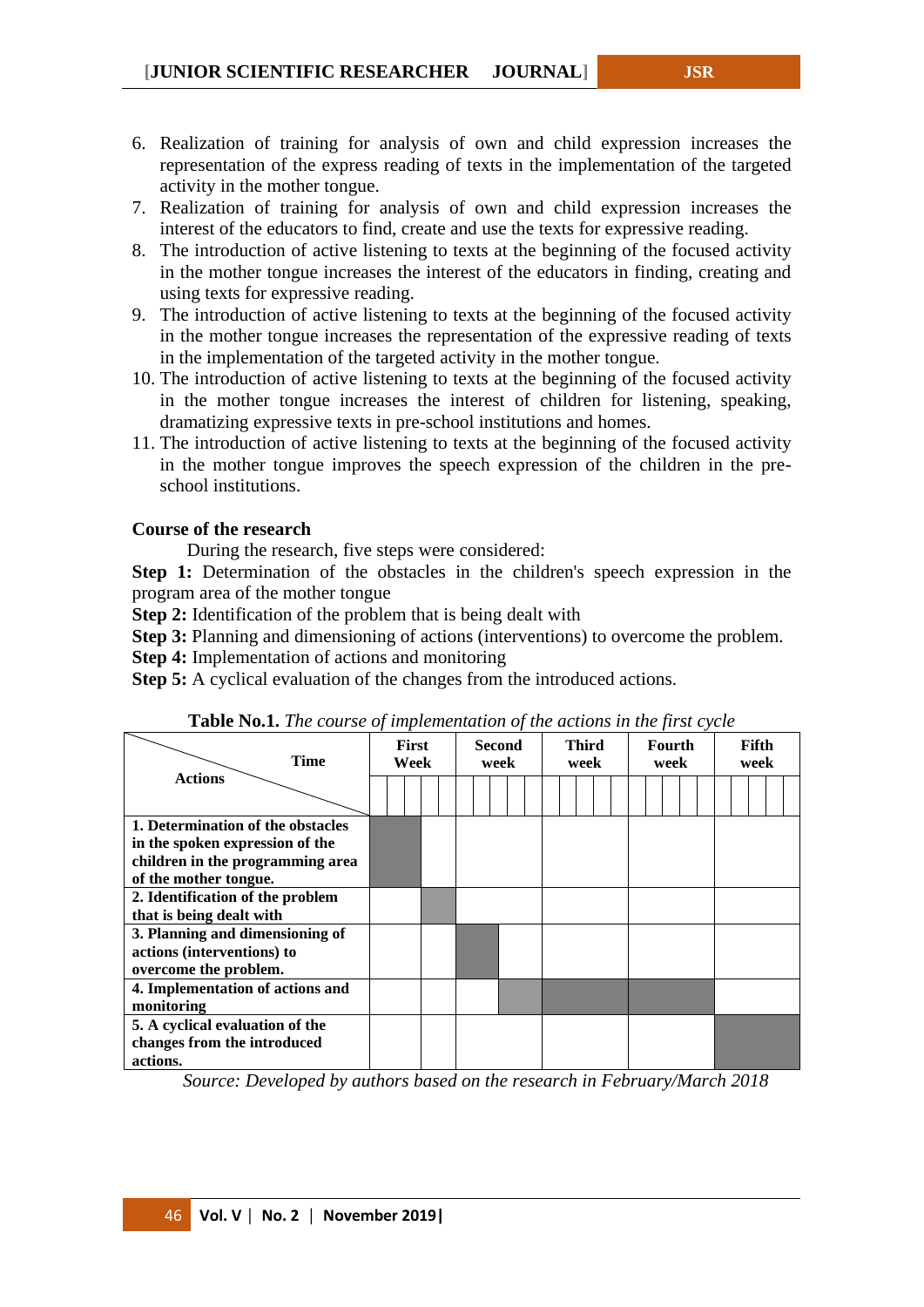## **Research actions**

- 1. Production of audio CD material with content from an express reading of the text and distribution to the teachers and parents.
- 2. Training of educators for expressive reading of various types of texts.
- 3. Training of educators to analyze their own and children's expression.
- 4. Listening to texts (expressly read) at the beginning of the intended activity by children.
- 5. Distribution of CD materials with recorded texts of parents.

## **Research procedures and instruments**

From the research procedures in the paper, the following were used:

- Survey of educators in pre-school institutions.
- Survey of the parents of children from each group of pre-school institutions.
- Audio recording of the course of mother tongue education in pre-school institutions
- Observing verbal communication educator- child.

From the research instruments in the paper, the following were used:

- Questionnaire for educators
- Questionnaire for parents
- Protocol for analysis of audio recording and transcripts
- Protocol for observation of verbal communication educator- child

#### **Population and sample of the research**

This research included 9 educators and 197 children from three pre-schools at the level of the municipality of Bitola in the country of Macedonia, as well as some of their parents, randomly selected.

#### **Results from the questionnaires for the educators**

With an assessment of the attitudes, convictions and opinions of the educators and parents regarding their conviction for the improvement of the children speech expression for appropriate pre-school groups, one can get an insight into a number of parameters for the research problem.

The attitudes and opinions of educators and parents were examined with a questionnaire for the realization of the educational activity in the small, medium and large groups of the pre-school institutions.

Next will be presented the results obtained from the questionnaires, filled in by the educators, regarding the research project Interactive communication between the educator and the children in the pre-school institutions.

| <b>Table No.2.</b> Representation of the texts for expressive reading in the realization of the |  |                          |  |  |
|-------------------------------------------------------------------------------------------------|--|--------------------------|--|--|
|                                                                                                 |  | <i>intended activity</i> |  |  |

|                                                                                                    | <b>Never</b> | <b>Rarely</b> | <b>Often</b> | <b>Arithmetic</b><br>mean |
|----------------------------------------------------------------------------------------------------|--------------|---------------|--------------|---------------------------|
| Representation of the texts for expressive reading<br>in the realization of the targeted activity: |              |               |              |                           |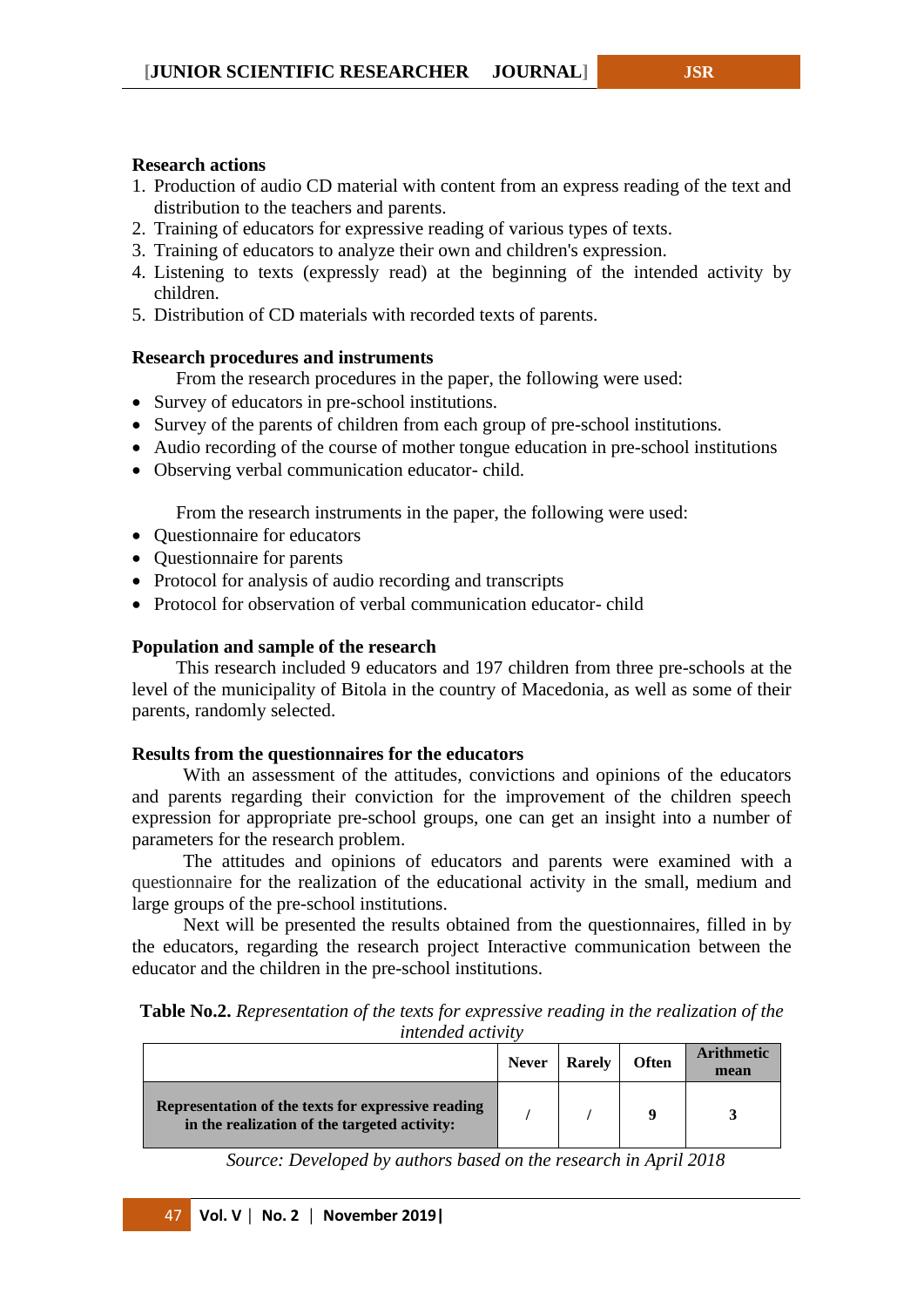#### **Comment:**

The results obtained from the questionnaires for the educators from the small, middle and large group of pre-school institutions for the first question show that all the educators since the action was introduced, responded that they frequently use the expressive texts in the realization of the targeted activities in the mother tongue. (Table No. 2).

Based on the analysis of the results in relation to the first question, regarding the representation of the expressive texts in the pre-school institutions during the targeted activity on mother tongue by the educators, can be confirmed individual hypotheses:

- The creation and distribution of audio material with expressive read texts of the educators and parents increase the representation of the expressive reading of texts in the realization of the targeted activity in mother language in pre-school institutions.
- The realization of training for educators for the application of expressive reading of various types of texts increases the time for representation of the expressive texts reading in the realization of the targeted activity in the mother tongue.
- Realization of training for analysis of own and child expression increases the representation of the express reading of texts in the implementation of the targeted activity in the mother tongue.
- The introduction of active listening to texts at the beginning of the focused activity in the mother tongue increases the representation of the expressive reading of texts in the implementation of the targeted activity in the mother tongue.

**Table No.3.** *The interest of teachers for finding, creating and using texts for expressive reading*

| reugus                                                                                |            |                           |                         |                           |  |  |  |
|---------------------------------------------------------------------------------------|------------|---------------------------|-------------------------|---------------------------|--|--|--|
|                                                                                       | Not at all | To a<br>certain<br>extent | To a<br>great<br>extent | <b>Arithmetic</b><br>mean |  |  |  |
| The interest of the employers for<br>creating, finding and using expressive<br>texts: |            | 2                         | 7                       | 2.77                      |  |  |  |

*Source: Developed by authors based on the research in April 2018*

# **Comment:**

The results obtained from the questionnaires for the educators from the small, middle and large group of pre-school institutions for the second issue show that the largest number of educators, since the introduction of the action, responded that their interest to find, create and use expressive texts has grown to a great extent (Table No.3).

Based on the analysis of the results in relation to the second question that relates to the interest of the educators to create, discovering and using the expressive texts, one can confirm the individual hypotheses:

- The creation and distribution of audio material with expressive read texts of educators and parents increase the interest of educators and parents in finding, creating and using texts for expressive reading.
- The realization of training for educators for the application of expressive reading of various types of texts increases the interest of the educators to find, create and use the texts for expressive reading.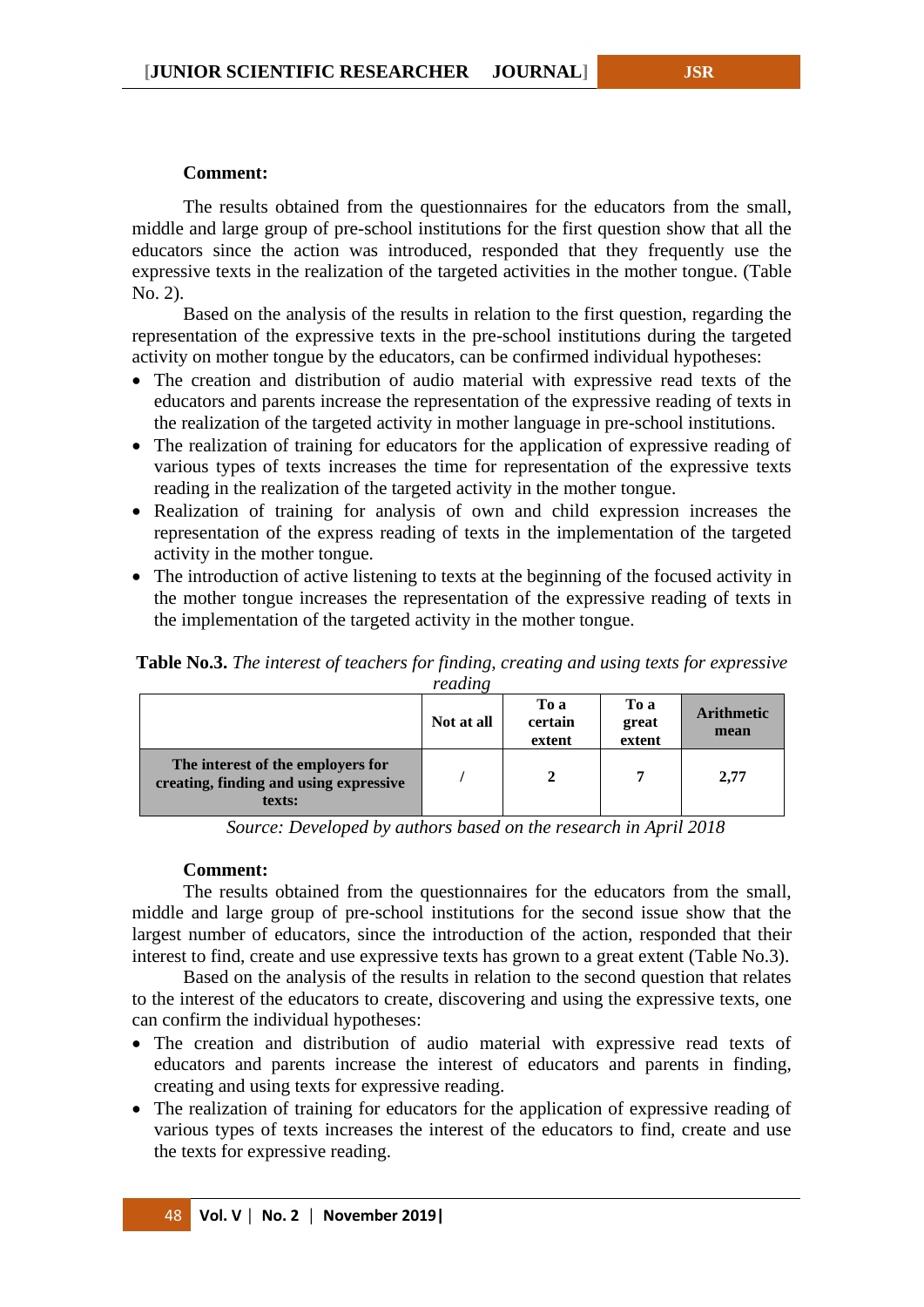- Realization of training for analysis of own and child expression increases the interest of the educators to find, create and use the texts for expressive reading.
- The introduction of active listening to texts at the beginning of the focused activity in the mother tongue increases the interest of the educators in finding, creating and using texts for expressive reading.

**Table No.4.** *Interest of the children of the appropriate group for their listening, speaking and dramatization*

|                                                                                                              | Not at all | To a<br>certain<br>extent | To a<br>great<br>extent | <b>Arithmetic</b><br>mean |
|--------------------------------------------------------------------------------------------------------------|------------|---------------------------|-------------------------|---------------------------|
| The interest of the children of the<br>appropriate group for their listening,<br>speaking and dramatization: |            | 2                         | 7                       | 2,77                      |

*Source: Developed by authors based on the research in April 2018*

## **Comment:**

The results obtained from the questionnaires for the educators from the small, middle and large group of pre-school institutions for the third issue, show that since the introduction of the action, the interest of most children to listen, speak and dramatize the expressive texts has grown to a great extent. (Table No.4)

In this direction and the results from the monitoring show that the introduction of the action always influences the increase of the children's interest in listening, speaking and dramatizing the expressive texts.

Based on the analysis of the results in relation to the third question regarding the interest of the children for creation, finding and using the expressive texts, one individual hypothesis can be confirmed:

• The introduction of active listening to texts at the beginning of the focused activity in the mother tongue increases the interest of children for listening, speaking, dramatizing expressive texts in pre-school institutions and homes.

| <i>nucliaca activities</i>                                                   |              |               |              |                           |  |  |
|------------------------------------------------------------------------------|--------------|---------------|--------------|---------------------------|--|--|
| <b>Components of expressive speech</b>                                       | <b>Never</b> | <b>Rarely</b> | <b>Often</b> | <b>Arithmetic</b><br>mean |  |  |
| Diction, Intonation, Rhythm, Modulation,<br>Tempo, Accent, Dynamics, Pausing |              |               |              |                           |  |  |

**Table No.5.** *Expressive talk of teachers in the use of expressive texts during the intended activities*

*Source: Developed by authors based on the research in April 2018*

#### **Comment:**

The results obtained from the questionnaires for the educators from the small, middle and large group of pre-school institutions for the fourth issue, show that since the action was introduced, they often come to an improvement of the components of the speech expression. The educators respond in the same way. (Table No.5)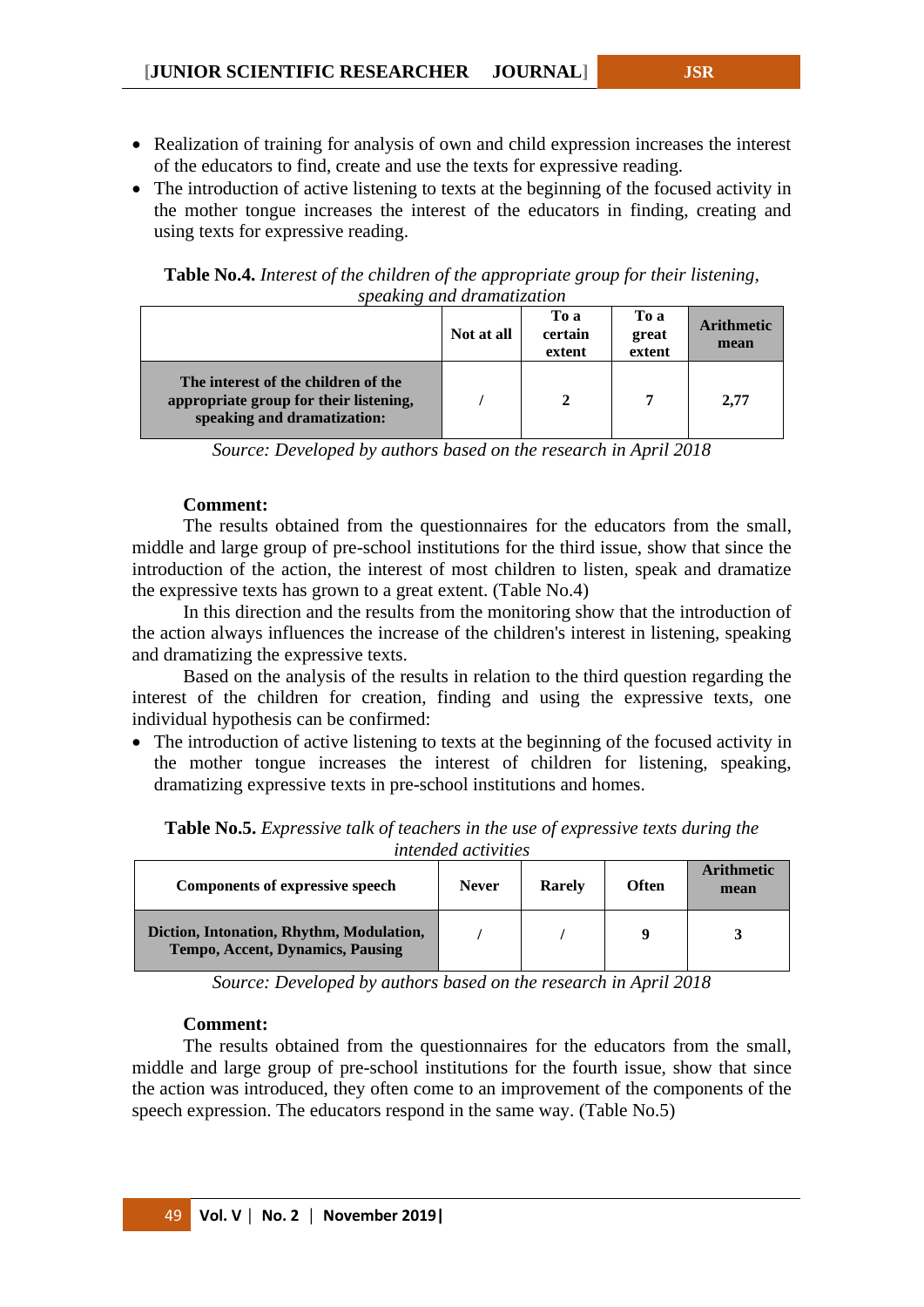Based on the analysis of the results in relation to the fourth question which refers to the improvement of the voice expression of the educators, one can confirm the individual hypothesis:

• The realization of training for educators for the application of expressive reading of various types of texts improves their vocal expression.

**Table No.6.** *Expressive speech of children while using the expressive texts during the given activity*

| <b>Components of expressive speech</b>                                                                                                             | <b>Never</b> | <b>Rarely</b> | <b>Often</b> | A rithmetic<br>mean |
|----------------------------------------------------------------------------------------------------------------------------------------------------|--------------|---------------|--------------|---------------------|
| Correct breathing, Clear pronouncing,<br>Correct diction, Naturalness on intonation,<br>Logically connected speech,<br><b>Communication skills</b> |              |               | q            |                     |

*Source: Developed by authors based on the research in April 2018*

# **Comment:**

The results obtained from the questionnaires for the educators from the small, middle and large group of pre-school institutions for the fifth question, show that since the action was introduced, children often get to improve of the components of the spoken expression. The educators respond in the same way. (Table No.6).

In this direction and the results from the observation indicate that with the introduction of the action, the children always improve the expressive speech components.

Based on the analysis of the results in relation to the fifth question, which refers to the improvement of the speech expression of the children, one individual hypothesis can be confirmed:

• The introduction of active listening to texts at the beginning of the focused activity in mother tongue, improves the speech expression of the children in the pre-school institutions.

#### **Parental involvement in improving the voice expression of children**

To the open type question, all educators means 100%, unanimously responded that parents should be involved in improving their children's voice expression. This leads to the conclusion that there should be greater involvement of parents in the entire educational process.

#### **Conclusion**

Based on the completed research, quantitative and qualitative data processing, several important conclusions can be drawn. By their very nature, the results can be conclusive because the samples included in the research presented some characteristics of representativeness. However, the results obtained are still insufficient for complete and absolute conclusions. Therefore, the conclusions that we have drawn out consider it, for less or more indicative, with certain significance. After studying this issue, this type of research should be applied to other populations, as well as on other topics, in order to verify the basis of the knowledge obtained in such initial research. Considering the fact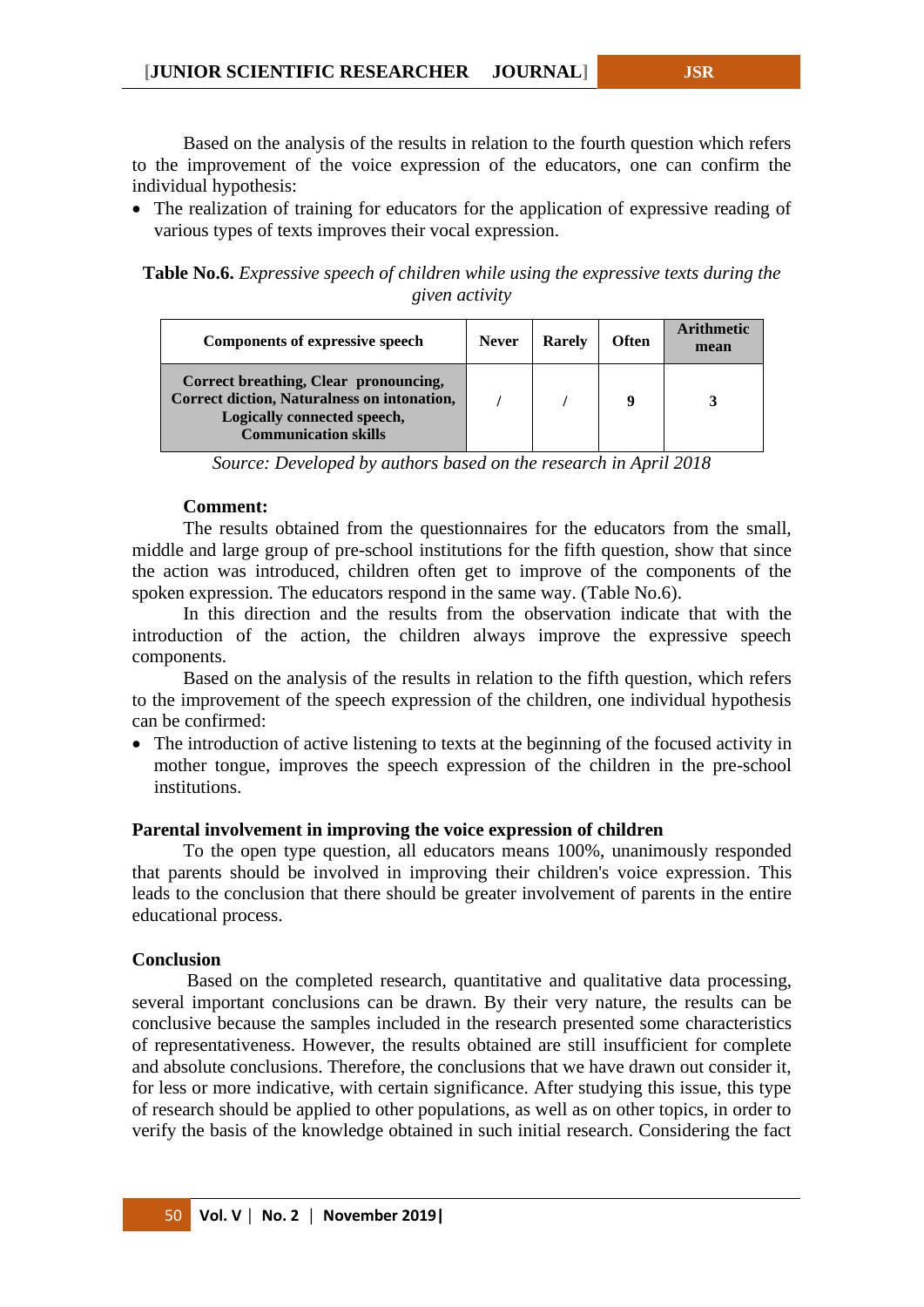that the research has a theoretical and empirical character, the concluding observations also refer to the one and the other part of the processing of this problem.

The analysis and interpretation of the data obtained helped us to conclude for the foundation of the hypotheses. There are some conclusions that we believe will contribute to the development of the educational practice in the upward line.

- 1. The theoretical study shows that the problem of interactive communication between the educator and the children in pre-school institutions is very subtle by nature and difficult to research. This is specific more for children from a small group of preschool institutions due to the lack of speech development at that age. Also, this problem is not sufficiently empirically studied, and hence the absence of scientifically based answers to many questions and dilemmas.
- 2. Since speech is a very subjective indicator of the emotional, intellectual and social development of the child, the awareness of the speech status and the features of the speech by the educator, to a considerable extent are the knowledge about the other components of the child's personality. Based on the results of the monitoring and the examination of language development and the speech behavior of the children, various programs for individual activities can be created. These actions will stimulate and accelerate the development of the language and the speech, as well as the wider emotional and intellectual development of the child.
- 3. The purposefulness and efficiency of educational communication oriented towards the humanization of the interaction between the educator and the children in the preschool institutions are some of the basic assumptions for communication in this process. The successful realization of the democratic style of educational communication is conditioned by the high communicative competence of the educator and the system of activities for the formation of a communication culture in the children of the pre-school institutions.
- 4. From the research, we can see that with the introduction of the action, in our case, the auditory material with the recorded expressive texts, greatly improves the speech expression of the children from the pre-war groups. Namely, through their listening, during the targeted activity of the mother tongue in children, the following improve: the clear children's pronunciation, their correct dictation, the nature of the intonation and the logically related speech.
- 5. Also, they increase the interest in expressive speech, as well as the dramatization of the expressive texts (the children choose the roles by themselves), activities that can be most intervened by the educator to eliminate the obstacles in the children's speech and with that to create conditions for the correct pronunciation and speech.
- 6. Through the action, children improve the listening, as a particularly positive activity, if it is known that 50% of the time spent in a pre-school institution goes to the same.
- 7. Educational work is carried out according to determined articulation stages (introduction, main and finished part). In the introductory part, there are no special activities in which the borrowers can improve the speech expression. The main part of the targeted activity is the time when in all observed and the recorded activities, was performed the reading of the expressive texts (at the second reading of the expressive text, attention is diminished, especially in the small group), as well as their processing. The final part of the targeted activity is the time when the children had expressive speaking or dramatizing the texts, they had a storyline according to a series of images or recounted, mostly they were corrected by the educator, practicing their own proper speech and pronunciation.